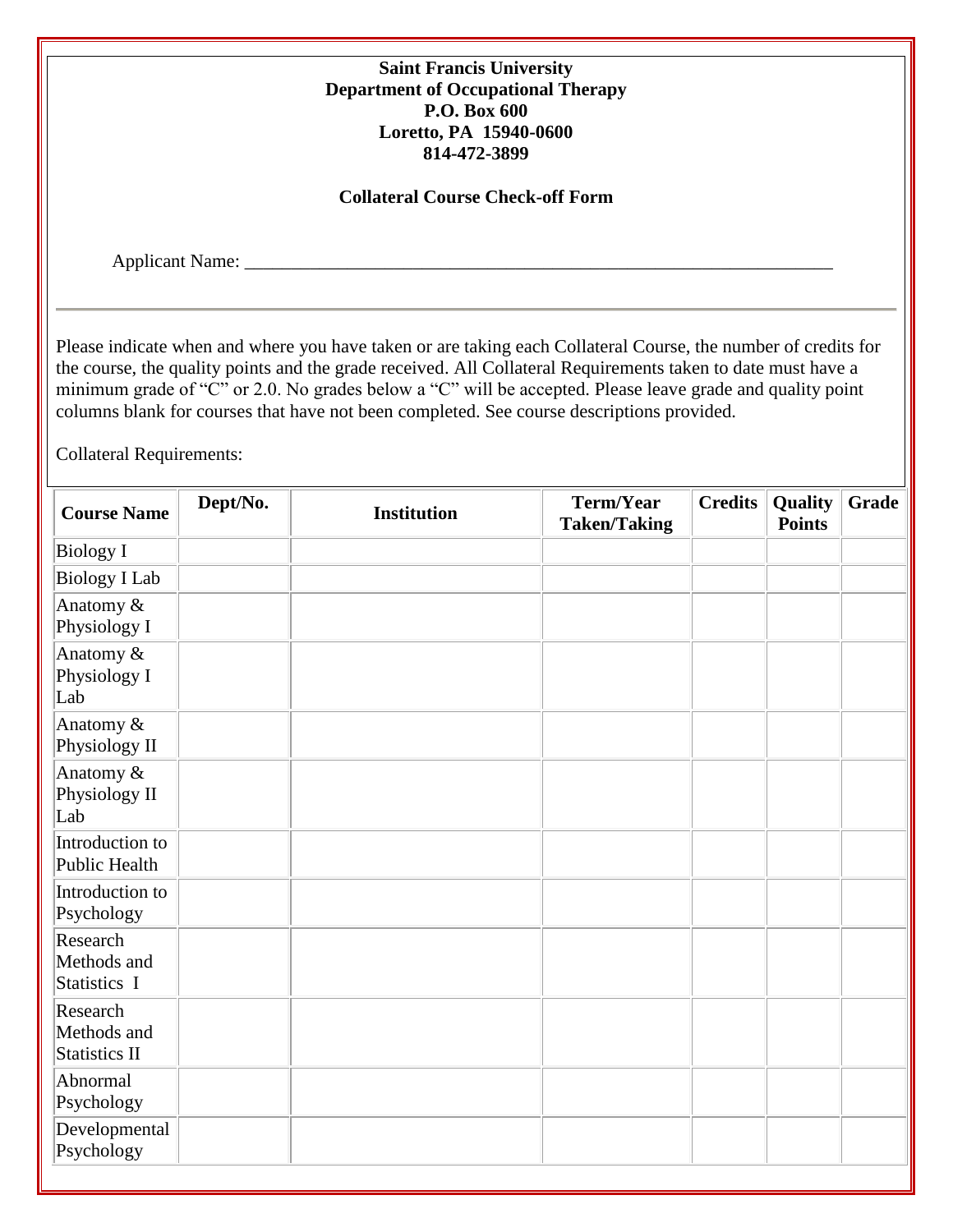| Cognition<br>Biopsychology<br>Introduction to<br>Introduction to<br>or equivalent*<br>Prerequisite QPA _________<br><b>Department of Occupational Therapy</b> |                                               |  |  |
|---------------------------------------------------------------------------------------------------------------------------------------------------------------|-----------------------------------------------|--|--|
|                                                                                                                                                               |                                               |  |  |
|                                                                                                                                                               | Memory &                                      |  |  |
|                                                                                                                                                               |                                               |  |  |
|                                                                                                                                                               |                                               |  |  |
|                                                                                                                                                               | Sociology                                     |  |  |
|                                                                                                                                                               | OT II, or<br>equivalent*                      |  |  |
|                                                                                                                                                               | Occupation and<br>Movement, or<br>equivalent* |  |  |
|                                                                                                                                                               | OT Seminar I,<br>or equivalent*               |  |  |
|                                                                                                                                                               | OT Seminar II,                                |  |  |
|                                                                                                                                                               |                                               |  |  |
|                                                                                                                                                               |                                               |  |  |
|                                                                                                                                                               |                                               |  |  |
|                                                                                                                                                               |                                               |  |  |
|                                                                                                                                                               | <b>OFFICE USE ONLY</b>                        |  |  |
|                                                                                                                                                               |                                               |  |  |
|                                                                                                                                                               |                                               |  |  |
|                                                                                                                                                               |                                               |  |  |
|                                                                                                                                                               |                                               |  |  |
|                                                                                                                                                               |                                               |  |  |
|                                                                                                                                                               |                                               |  |  |
|                                                                                                                                                               |                                               |  |  |
|                                                                                                                                                               |                                               |  |  |
|                                                                                                                                                               |                                               |  |  |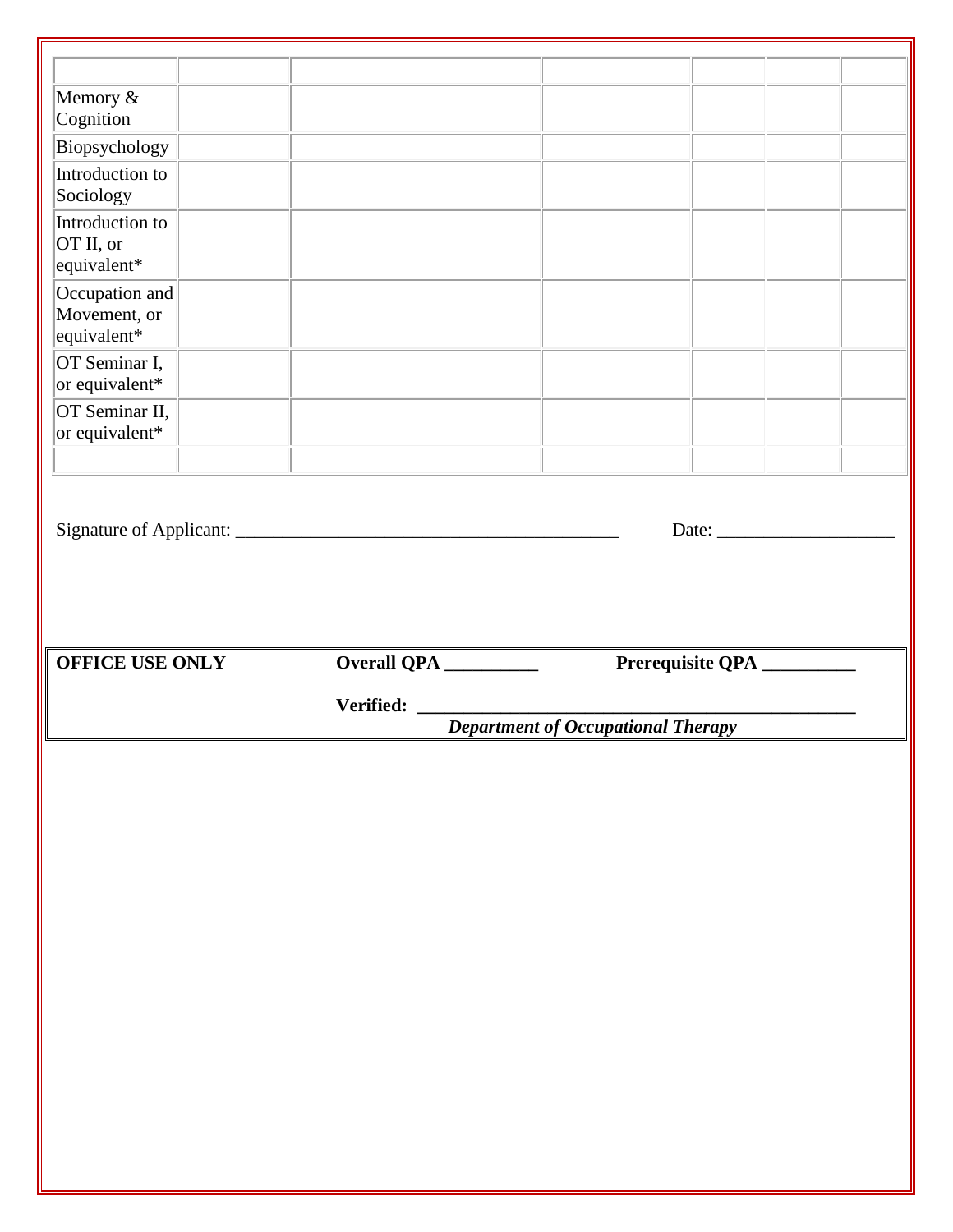## **Department of Occupational Therapy Description of Collateral Courses for Admission**

| Course                                       | <b>Credits</b> | <b>Description</b>                                                                                                                                                                                                                                                                                                                                                                                                                                                                                                                                                                                                                                                                                                                                                                                                                                                                                                            |
|----------------------------------------------|----------------|-------------------------------------------------------------------------------------------------------------------------------------------------------------------------------------------------------------------------------------------------------------------------------------------------------------------------------------------------------------------------------------------------------------------------------------------------------------------------------------------------------------------------------------------------------------------------------------------------------------------------------------------------------------------------------------------------------------------------------------------------------------------------------------------------------------------------------------------------------------------------------------------------------------------------------|
| Biology I                                    | 3              | Introduction to biological principles fundamental to understanding molecular biology, cell biology<br>and physiology. Topics include the biochemistry, structure, energetics and division of cells; the<br>principles of heredity and molecular genetics; and the structure and function of major animal organ<br>systems. Lecture.                                                                                                                                                                                                                                                                                                                                                                                                                                                                                                                                                                                           |
| <b>Biology I Lab</b>                         | 1              | Lab component for Biology I.                                                                                                                                                                                                                                                                                                                                                                                                                                                                                                                                                                                                                                                                                                                                                                                                                                                                                                  |
| Anatomy &<br>Physiology I                    | 3              | Basic course in the study of the structure and function of the human body. The specialized structure<br>and function of each organ system is studied at the cellular, tissue and organ level of organization, as<br>well as homeostatic mechanisms. Integumentary, skeletal, muscular, nervous, and sensory systems.<br>Lecture.                                                                                                                                                                                                                                                                                                                                                                                                                                                                                                                                                                                              |
| Anatomy &<br>Physiology I Lab                | 1              | Lab component for Anatomy & Physiology I.                                                                                                                                                                                                                                                                                                                                                                                                                                                                                                                                                                                                                                                                                                                                                                                                                                                                                     |
| Anatomy &<br>Physiology II                   | 3              | Continuation of study of major organ systems, including endocrine, circulatory, lymphatic, digestive,<br>regulation of metabolism, respiratory and excretory systems; reproduction and development; fluid<br>electrolyte and acid-base balance. Lecture.                                                                                                                                                                                                                                                                                                                                                                                                                                                                                                                                                                                                                                                                      |
| Anatomy &<br>Physiology II Lab               | 1              | Lab component for Anatomy & Physiology II.                                                                                                                                                                                                                                                                                                                                                                                                                                                                                                                                                                                                                                                                                                                                                                                                                                                                                    |
| Introduction to<br>Psychology                | 3              | Overview of the major areas of study within psychology: experimental psychology, physiological<br>psychology, sensation and perception, motivation and emotion, psychology of consciousness, theories<br>of learning, cognitive psychology, developmental psychology, social psychology, theories of<br>personality, tests and measurements, abnormal psychology, and clinical psychology.                                                                                                                                                                                                                                                                                                                                                                                                                                                                                                                                    |
| <b>Research Methods</b><br>and Statistics I  | 3              | The purpose of this course is to introduce students to the process of carefully and ethically planning<br>psychological research, as well as using descriptive and inferential statistics to analyze and interpret<br>data. Students will learn how to properly conduct experiments and field experiments, write effective<br>surveys, and accurately distinguish between quasi-experimental and correlational designs and results.<br>Emphasis will be placed on understanding research variables, threats to internal validity, other basic<br>research design issues, and critical reading of research articles. Hand calculation of descriptive<br>statistics, supplemented by Excel and SPSS software instruction, will be required as students learn to<br>apply basic statistical concepts in the context of studying human participants. An APA-style research<br>proposal will be the final project for this course. |
| <b>Research Methods</b><br>and Statistics II | 3              | This course will enable students to complete the research project proposed by the end of PSYC 201.<br>Students will learn more complex research design issues as they continue to critically read research,<br>gain experience testing participants, statistically analyze and graph data, and write up a full APA-style<br>research report of their findings. Emphasis will also be placed on single-subject research designs,<br>basics of qualitative research, and program evaluation in order to add breadth to students' knowledge<br>of types of research conducted in psychology and related fields. Continued experience with SPSS will<br>be required, and the importance of using converging measures to interpret research project findings<br>will also be addressed.                                                                                                                                            |
| Abnormal<br>Psychology                       | 3              | The nature of behavioral and personality disorders. Psychoses, addictions, sexual disorders, and<br>suicide. Discussion of physiological, mental, cultural, and interpersonal factors.                                                                                                                                                                                                                                                                                                                                                                                                                                                                                                                                                                                                                                                                                                                                        |
| Developmental<br>Psychology                  | 3              | Comprehensive study of the theories, concepts, and empirical research which investigates human<br>development from conception to death. Consideration of basic questions such as the relative<br>contribution of "nature" and "nurture," the presence or absence of predictability and continuity in<br>development, and the question of human uniqueness. Investigation of psychological, biological, and<br>environmental influences on development. Topics include cognitive, personality, social, and<br>emotional development.                                                                                                                                                                                                                                                                                                                                                                                           |
| Memory &<br>Cognition                        | 3              | The experimental analysis of mental activities involved in the acquisition and use of information.<br>Topics include attention, pattern recognition, language, memory, skill acquisition, problem solving,<br>decision making, and artificial intelligence.                                                                                                                                                                                                                                                                                                                                                                                                                                                                                                                                                                                                                                                                   |
| Biopsychology                                | 3              | The biological bases of mind and behavior; the relationship between external and mental stimuli and                                                                                                                                                                                                                                                                                                                                                                                                                                                                                                                                                                                                                                                                                                                                                                                                                           |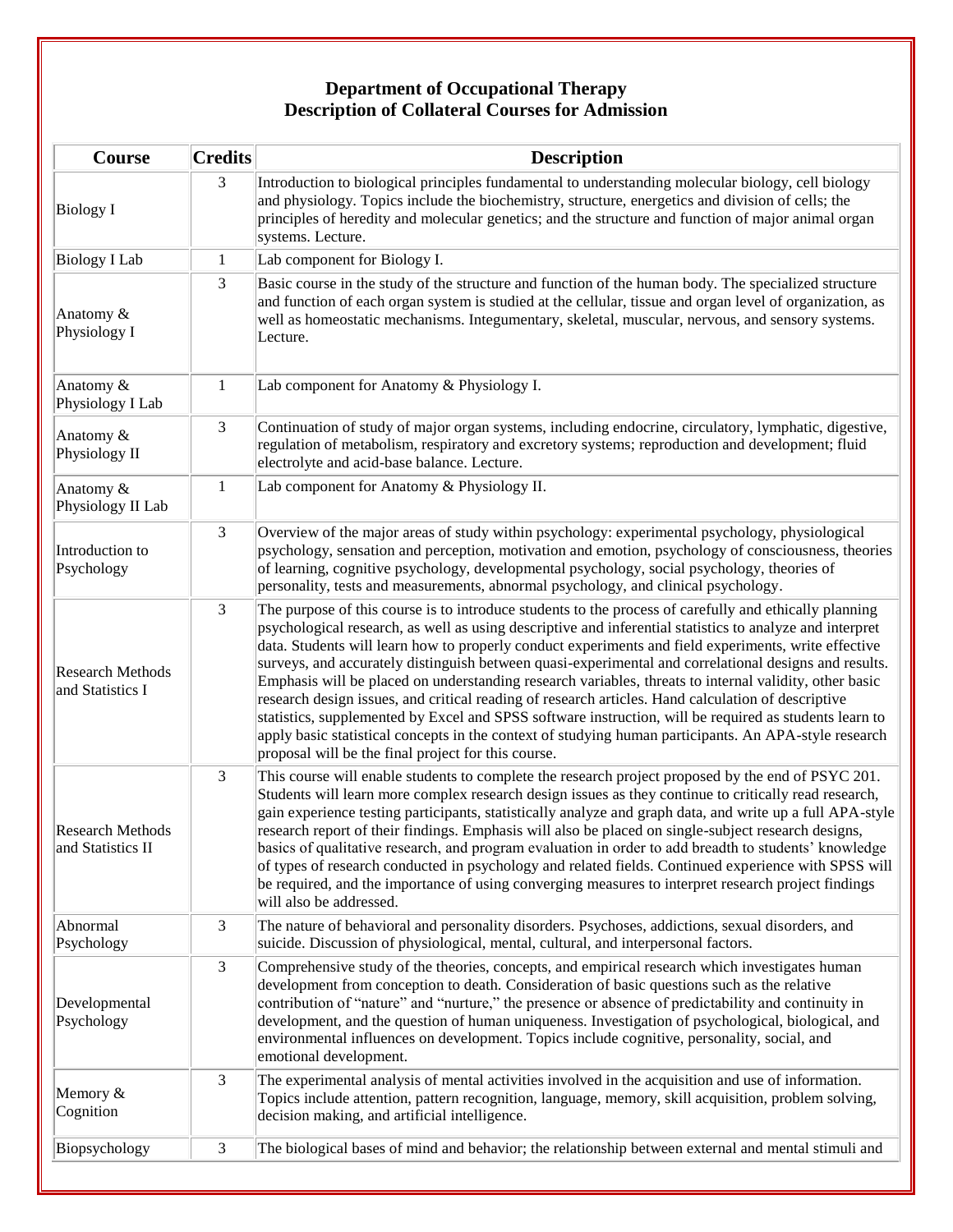|                                               |               | physiological processes; historical background, methodology, psychophysiological recording<br>techniques, neuroanatomy, neurophysiology, sensation and perception, motivation and emotion,<br>attention, arousal, learning, and physiological self-regulation. Special attention to psychoactive drugs.                                                                                                                                                  |
|-----------------------------------------------|---------------|----------------------------------------------------------------------------------------------------------------------------------------------------------------------------------------------------------------------------------------------------------------------------------------------------------------------------------------------------------------------------------------------------------------------------------------------------------|
| General Sociology                             | 3             | The basic concepts and theories underlying the study of human society, emphasizing stability and<br>changes in systems of social relations and in human culture.                                                                                                                                                                                                                                                                                         |
| Introduction to OT<br>II, or equivalent*      | $2^{\circ}$   | This course is designed to introduce sophomore occupational therapy majors to medical terminology<br>and other terminology utilized by occupational therapy professionals. This course will prepare<br>students to enter into junior-level (and beyond) occupational therapy seminar coursework where they<br>will be expected to understand and apply medical terminology and related occupational therapy<br>terminology.                              |
| OT Seminar I or<br>equivalent*                |               | This course, the first of a two-course sequence, provides students with an overview of significant<br>occupational therapy framework and its application to the field of occupational therapy.                                                                                                                                                                                                                                                           |
| OT Seminar II or<br>equivalent*               | 1.            | This course, the second of a two-course sequence, provides students with an overview of significant<br>occupational therapy framework and its application to the field of occupational therapy.                                                                                                                                                                                                                                                          |
| Occupation and<br>Movement, or<br>equivalent* | $\mathcal{E}$ | This course delivers a theoretical, scientific, anatomical, and physiological foundation as it applies<br>to human movement patterns. The specific body systems presented include skeletal, muscular,<br>nervous, and the interrelationships of the aforementioned systems. Basis concepts of kinesiology and<br>biomechanical principles will also be addressed and applied to daily functional activities, clinical<br>conditions, and rehabilitation. |